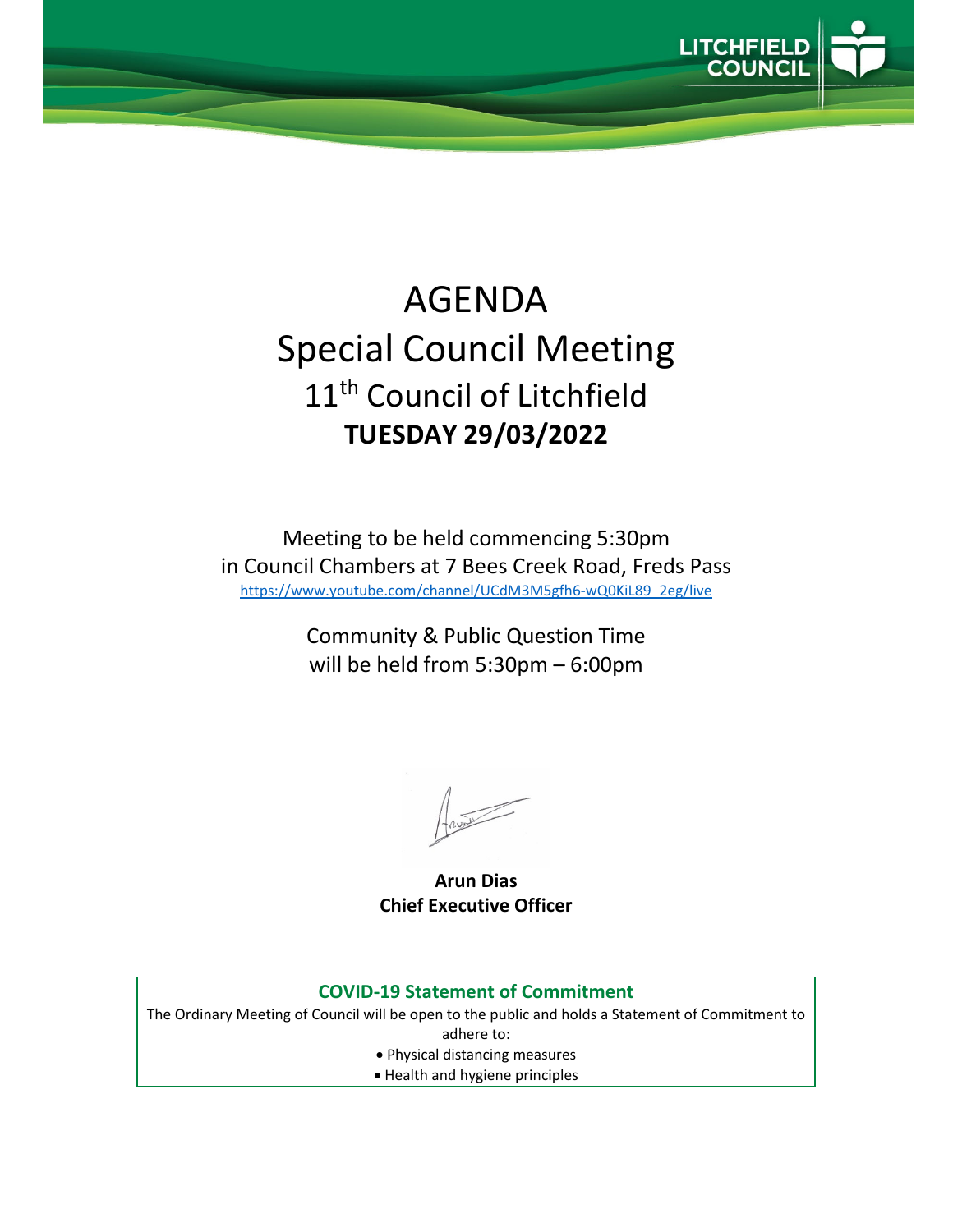

## **SPECIAL COUNCIL AGENDA**

### **TABLE OF CONTENTS**

| $\mathbf 1$    |                         |                                                                              |  |
|----------------|-------------------------|------------------------------------------------------------------------------|--|
| $\overline{2}$ |                         |                                                                              |  |
| $\overline{3}$ |                         |                                                                              |  |
|                | 3.1                     | <b>Electronic Attendance</b>                                                 |  |
|                | 3.1                     | Apologies                                                                    |  |
|                | 3.2                     | Leave of Absence Previously Granted                                          |  |
|                | 3.3                     | Leave of Absence Request                                                     |  |
| $\overline{4}$ |                         |                                                                              |  |
|                | 4.1                     | <b>Elected Members</b>                                                       |  |
|                | 4.2                     | Staff                                                                        |  |
| 5              |                         |                                                                              |  |
| $\sqrt{6}$     | <b>Officers Reports</b> |                                                                              |  |
| $\overline{7}$ |                         |                                                                              |  |
|                | 7.1                     | Award Contract - RFT21-285 Maintenance of Pavement, Repairs and New<br>Works |  |
| 8              |                         |                                                                              |  |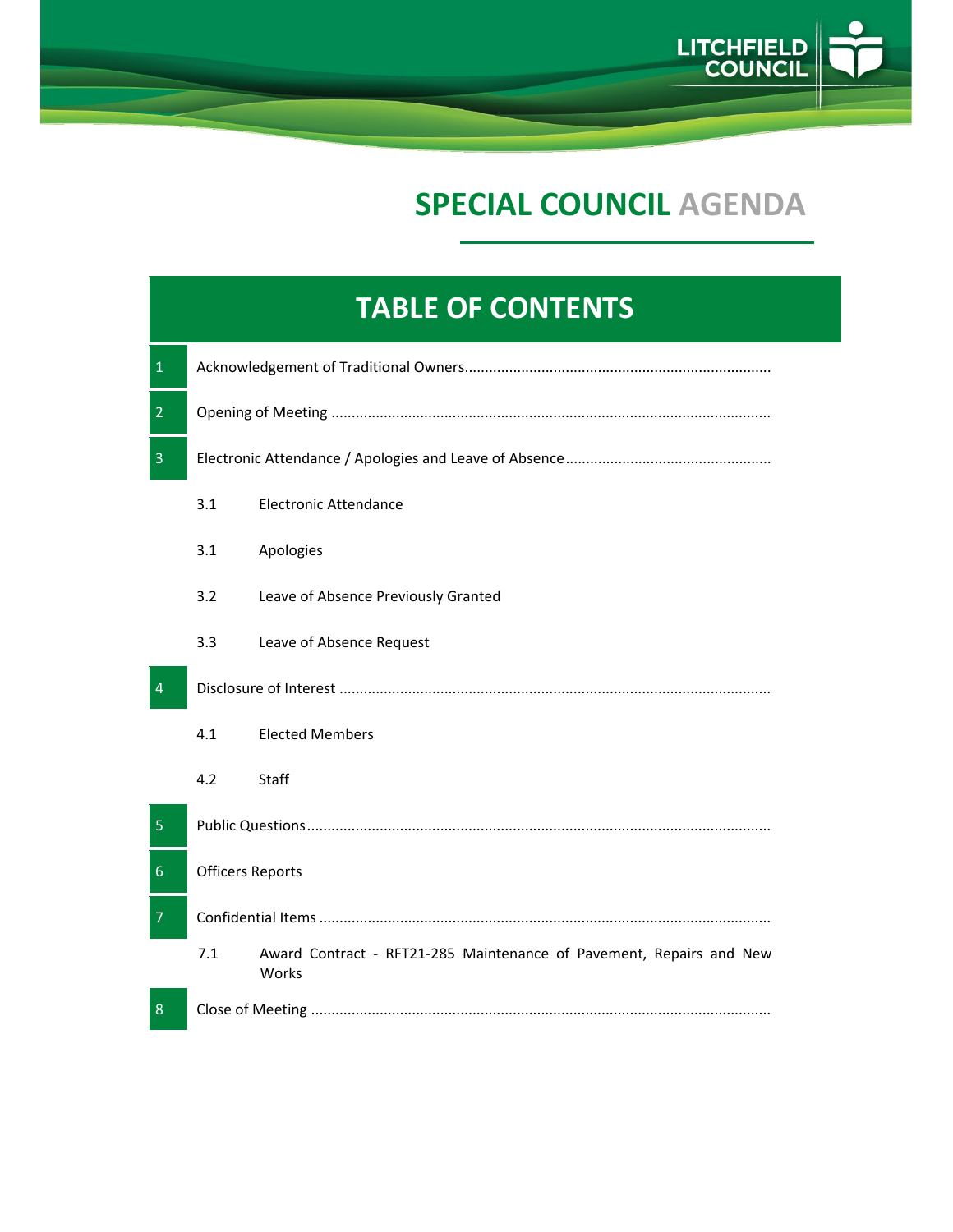

## **SPECIAL COUNCIL AGENDA**

### LITCHFIELD ORDINARY COUNCIL MEETING

**Tuesday 29 March 2022**

#### **1. Acknowledgement of Traditional Ownership**

Council would like to acknowledge the traditional custodians of this land on which we meet tonight. We pay our respects to the Elders past, present and future for their continuing custodianship of the land and the children of this land across generations.

#### **2. Opening of Meeting**

An audio and visual recording of this meeting is live streamed to Council's YouTube channel and will remain online for public viewing in accordance with Council's Recording of Council Meetings Policy. By attending this meeting, you confirm you have read and agree to comply by Council's Recording of Council Meetings Policy.

#### **3. Electronic Attendance / Apologies and Leave of Absence**

- **3.01 Electronic Attendance**
- **3.02 Apologies**
- **3.03 Leave of Absence Previously Granted**
- **3.04 Leave of Absence Request**

#### **4. Disclosures of Interest**

Any member of Council who may have a conflict of interest, or a possible conflict of interest regarding any item of business to be discussed at a Council meeting or a Committee meeting should declare that conflict of interest to enable Council to manage the conflict and resolve it in accordance with its obligations under the Local Government Act and its policies regarding the same.

#### **4.01 Elected Members 4.02 Staff**

#### **5. Public Questions**

Nil.

#### **6. Officers Reports**

Nil.